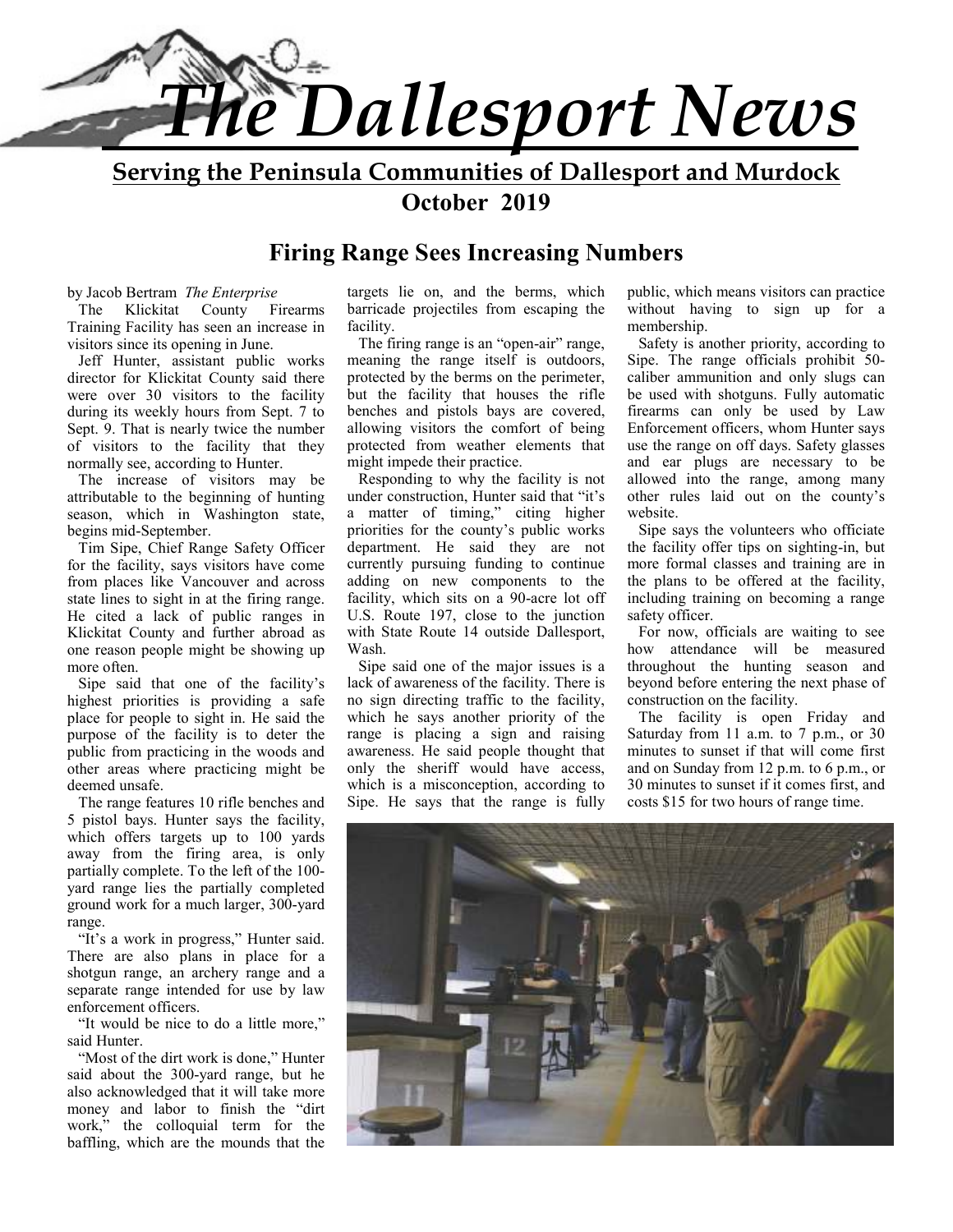## **Columbia Gorge Book Festival October 5, 2019**

Columbia Gorge Book Festival is proud to announce its first author and reader event. This event focuses on bringing authors and readers together. With over 30 local and regional authors, spanning a variety of genres, this event will have something for everyone. General Admission entry is free, VIP admission allows for early access, a swag bag, tickets and drink tickets to the after party. VIP Reader 11:30-1pm General Admission 1pm-430pm After Party for Authors and VIP Readers - 7-11 Shilo Inn 3223 Bret Clodfelter Way, The Dalles, OR

http://gorgebookfest.wordpress.com

#### **Columbia Gorge Genealogical Society October 12, 2019 Annual Cultural Brunch**

 Potluck! What did your ancestors eat?? Bring a dish popular from your home lands! Brunch 11:00am.

 Our society generally meets on the second Saturday of each month in the lower level classroom in the Columbia Gorge Discovery Center in The Dalles. The Board of Officers meets at 9:00am followed by a general meeting and program at 10:30am. Visitors are welcome and a recommended \$1.00 donation to defray room rental costs. Columbia Gorge Discovery Center & Museum 5000 Discovery Drive

## **Lyle/Dallesport News**

By Mildred E. Lykens Lyle, Dallesport area residents wish Elma Brashers a very Happy 102nd Birthday on September 20th. When asked about her secret to longevity she

said she trusted in the Lord and that He had blessed her with a great daughter-in-law (Muriel Krusow) who she lives with (in Dallesport)and takes very good care of her. She enjoys, and looks



forward to, going to the Senior Lunches in Lyle on Tuesdays and that they had celebrated her birthday that week

It is with a heavy heart that I have to report the passing of two of our local residents last week. John Banks of Dallesport, a member of the Sundowners RV Club passed away while traveling on his vacation back east. And Lyle's own Jack Bryan lost his daughter Lisa Bryan Griffith to an automobile accident near her home in Woodlawn.

## **Culture, Integration, and Public Art: The role of art in cultural integration and inclusive societies Oct 11, 2019 6:00 PM - 8:30 PM**

http://www.gorgediscovery.org

Program by Hector H. Hernandez. Dinner & program \$18, Program only \$5, reservation by Oct 9th. Bi-lingual program given in English and Spanish. Dinner Menu: Chicken enchiladas, black been and corn salad, Mexican rice, dessert.

Columbia Gorge Discovery Center & Museum 5000 Discovery Drive The Dalles, OR Contact: 541.296.8600 #201

## **Recognizing The Diversity Among Us Oct 24, 2019 5:00 PM - 9:00 PM**

## http://www.gorgediscovery.org

Miguel Angel Herrada is putting on the program in Spanish at 5: pm, Dinner 6 pm, Program in English 7 pm. Menu: pork tacos with mango salsa, coleslaw, black bean and rice pilaf. This is an Oregon Humanities Conservation Conservation Program

Columbia Gorge Discovery Center & Museum 5000 Discovery Drive The Dalles Contact 541.296.8600 #201

## **Washington Home Repair Program**

This program provides loans up to \$20,000 for low to moderate income homeowners to make needed health and safety repairs to their homes using local contractors. The home repaired must be your primary residence. Mobile homes newer than 1976 are allowed, but homeowners must be buying the land under the mobile home.

https://mid-

columbiahousingauthority.org/docs/Hom e-Repair-Application.pdf **Call 888-356-8919 for information.**

#### **Car Seat Safety Classes October 14, 2019**

Did you know Oregon State Police hold free carseat safety classes each month? I attended it today and after the officer came to check that I installed my seat correctly. They also have brand new car seats and boosters available at greatly reduced prices if you qualify for WIC. This class is always on the 2nd Monday of the month. Next one is on 14th of October in the OSP conference room on the backside of the DMV building downstairs. Open to all. 3313 Bret Clodfelter Way, The Dalles.

Call 541-506-2600 to sign up.

## **Klickitat County Voter Registration Deadlines**

Online and mail registrations must be received 8 days before Election Day. Register to vote in person during business hours and any time before 8:00 PM on Election Day.

*November 5, 2019 General Election*  **Ballots will be mailed to voters for the General Election on or before October 18, 2019.** 

## **Klickitat County Elections**

205 S. Columbus Ave., Room 203 Goldendale, WA 98620-9280 **Office Hours:** 8:30 AM - 5:00 PM **Phone:** 509-773-4001 **Fax:** 509-773-4244 Email: voting@klickitatcounty.org **Website:**

http://wei.sos.wa.gov/county/klickitat/

**Klindt's Bookstore** 541-296-3355

315 E. 2nd Street, The Dalles

Hours: Mon. – Sat. 8:00 am– 6:00 pm Sundays 11:00 am - 4:00 pm

**The Dalles/Wasco County Public Library** 541-296-2815

wascocountylibrary.com

722 Court Street, The Dalles **HOURS:** 

Monday-Thursday 10 a.m. to 8:30 p.m. Saturday: 10 a.m. to 5 p.m. Closed Sunday

*\*FREE wireless Internet access* inside the library and on library grounds. **White Salmon Valley Community Library** 509-493-1132 - Town & Country Sq. White Salmon Open Tuesdays 10:00 am - 8:00 pm Wed.-Sat. 10:00 am - 6:00 pm

 *\*FREE wireless Internet access*  **Goldendale Community Library**  (509) 773-4487

131 West Burgen Street Goldendale, Open M Tu Th F Sat 10am-6:00pm and 10 to 8 on Wednesdays

**Bookmobile** 

Fort Vancouver Regional Library 1-888-546-2707



The Library Bookmobile  **Winter Schedule Wednesdays Oct. 2nd. 16th & 30th .** 

\*Lyle Merc. 9:30-10:15 \*Book return available at this location Lyle Community School 10:30-12:30

Dallesport Church of Christ…1:45–3:00 A map of all FVRLibraries' bookmobile stops as well as printable schedules can be found at

http://www.fvrl.org/bookmobiles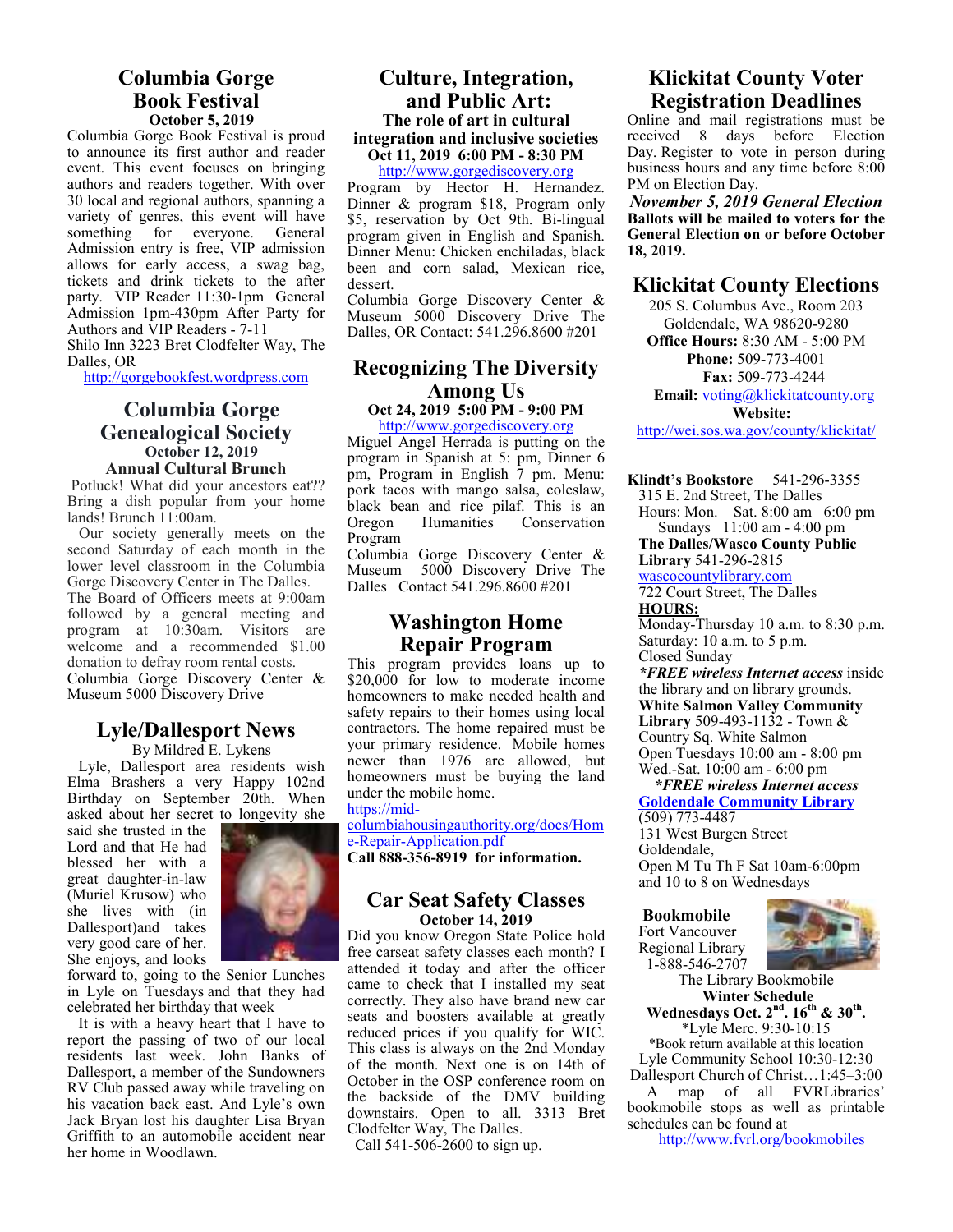## **Community Council Corner**

#### By Angie Jenkins

 The Dallesport-Murdock Community Council met on September 12, 2019 at the Dallesport Community Center.

 Klickitat County Sheriff's Department will have a K-9 soon! The county is getting a dog very soon that will be trained to work with narcotics, patrol, and search and rescue. Officer Gavin Marbel has been a driving force towards accomplishing this addition. A group of volunteers was established and they have been actively fundraising with businesses and citizens. Through donations, grants, etc. over \$20,000 has been raised.

Financial assistance has been donated by so many in the community, but services have also been provided by many. For example this includes making necessary modifications to the patrol vehicle, a service vest, vet services, etc. The Council agreed to donate \$500 towards the K-9 program. Recently a pig was raffled off at the county fair and raised about \$2,000! Thanks to everyone!

 Officer Marbel will be going to Centralia in October to meet the dog and begin training. Both will be attending patrol academy until December. Next spring or summer they will attend narcotics search training. A 10 year plan has been created to help create this program but also continue it.

 Dallesport has had recent problems regarding loose dogs in town. When the county receives a vicious dog call they respond immediately and evaluate the situation. The pet owners are located and served with a letter of explanation regarding the issue. The owner then has 15 days to request a hearing for the incident. If the owner wishes to keep the dog very strict requirements could be imposed. This would include suitable fencing or containment of the dog, posting dangerous dog warning signs on the property, possibly a bond on the animal. Two loose dogs recently killed cats, and the incidents were video taped. This has caused great concern for many community residents.

The Community Garden group will hold another meeting soon, date to follow. We are continuing to improve community interest and involvement. Please contact Bill Adams at wva063@gmail.com or myself at angiejenkins $11(\omega)$ yahoo.com if you are interested in helping out or have any questions.

The next meeting of the Dallesport-Murdock Community Council is **Thursday October 10th. at 7:00 PM,** at the Community Center on 6th Avenue.

**www.dallesport-wa.org**

## **Upcoming Council Elections**

 Each year, 3 positions on the 9-person community council are up for election. This year WJ "Bill" Morris, David McNeal, and Sally Swing have their terms expiring. All have expressed an interest in running for re-election. The elections are held prior to the November Council meeting. Intent to run must be submitted to the Council on or before the October meeting. Write-ins are accepted on Election Day. Eligibility for the council include being a resident, real estate leaseholder and/or property owner living in the Dallesport/Murdock community for at least 6 months and be a registered voter in good standing in the community. If you are interested, look for the notice and form in the post office or contact Kim McCartney at kmccartney@charter.net or 509-594-6195 to register your desire to be on the council.

## **Dallesport Water Dist.**

P.O. Box 131

Dallesport, WA 98617 If you have any questions regarding your water system, please feel free to contact. Water Manager: Scott Dixon 541-980- 6756, Certified Water Operator: Austin Wilson 541-980-6756, District Clerk: Chelsea Wooderson 541-980-6514

dwdmanager@gmail.com or

#### dallesportwater@gmail.com

Office hours: 8:00am to 1:00pm Monday thru Thursday. 541-980-6514

**Monthly meetings are held on the 2nd Wednesday of every month at 5:00pm at the Dallesport Community Center.** 

## **Dallesport Water District News**

The Dallesport Water District has hired Chelsea Wooderson to fill the part time Clerk position on August 12, 2019. Chelsea's office hours are 8-1, Monday through Thursday. Chelsea Wooderson brings 10 years of administration experience and business ownership experience to the Dallesport Water District. Also, the Dallesport Water District has hired Scott Dixon as Dallesport Water District Manager on August 16, 2019. Scott Dixon brings 38 years of Washington potable water experience to the Dallesport Water District.

On June 19, 2019 the Washington Department of Health made a surprise inspection visit to the Dallesport Water District. This inspection visit left the Dallesport Water District with a checklist of items that were deemed urgent and immediate. Scott, Austin, and Chelsea have successfully completed the Washington Department of Health onsite inspection checklist in record time. The number one item on the checklist was the A street well, maintenance and operations. All work to correct the water system to meet Washington Department of Health rules and regulations was done by Dallesport Water District employees at minimal cost to the District. The Dallesport Water District is now 100% in compliance with the Washington Department of Health. As part of routine maintenance, you may have noticed that all fire hydrants in Dallesport have been painted, thank you Scott and Austin.

Scott, Austin, and Chelsea have completed the state mandated Cross-Connection Program that has been approved by the Dallesport Water District Board of Commissioners. Starting this fall the new team at Dallesport Water District plans on implementing the program and have identified several customers who have irrigation systems that may need backflow devices installed. Others that have devices may need to start being tested. The Dallesport Water District will work with you to find the most costefficient way to get these installations completed.

Behind the scenes maintenance of the Dallesport Water District filtration system has taken place and is ongoing.

Dallesport Water District was informed by Klickitat County planning on September 25, 2019 that the Maley/Wallace subdivision South of the Post Office is about to receive final approval.

The Dallesport Water District has completed its tri annual Washington State auditor office's audit on 9/26/2019.

If you have any questions regarding your water system, please feel free to contact the District.

**Water Manager: Scott Dixon 541- 980-6756** 

**Certified Water Operator: Austin Wilson 541-980-6756** 

**District Clerk: Chelsea Wooderson 541-980-6514**

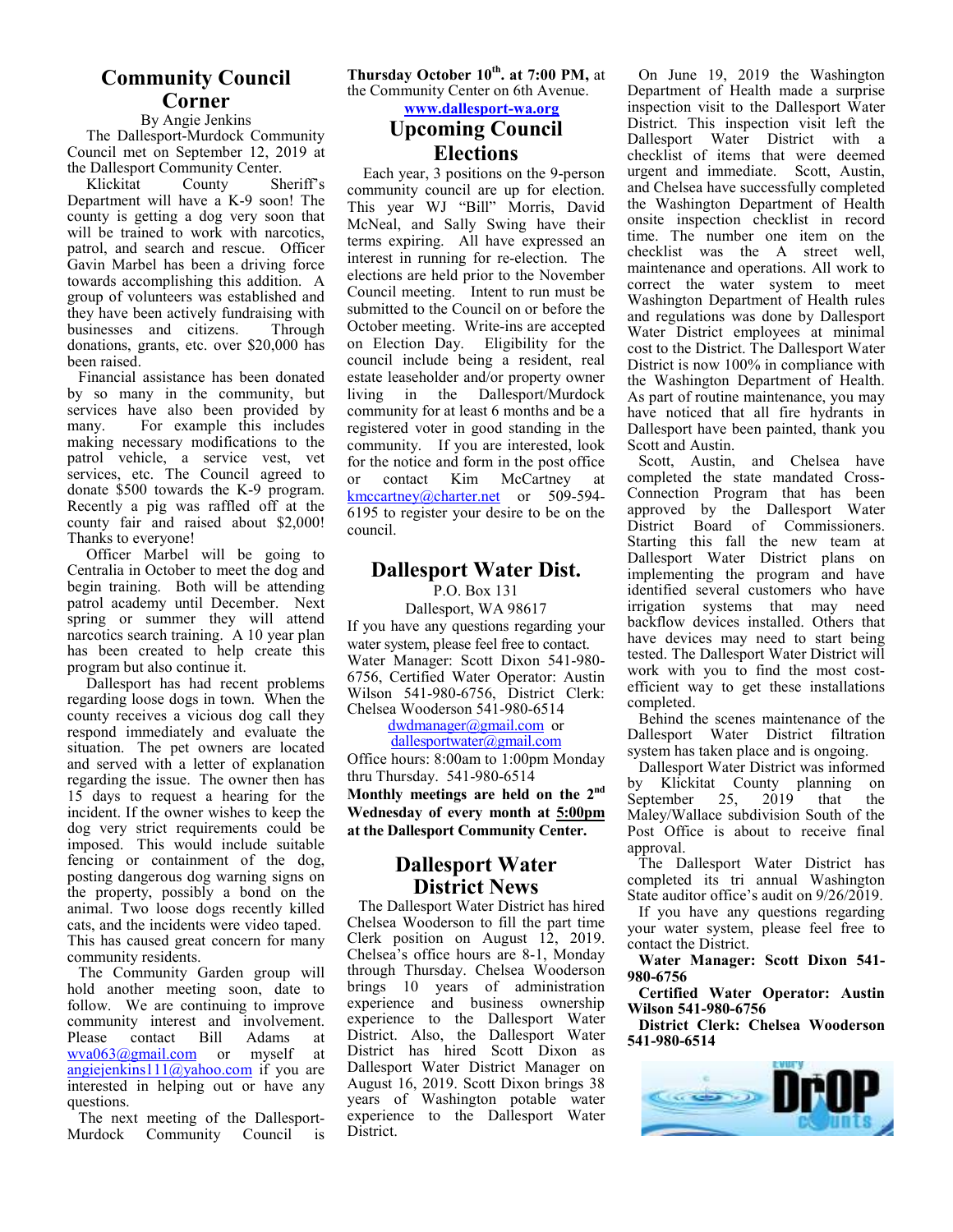## **Be A Responsible Pet Owner**

The responsibility for properly training and controlling a dog rests with the owner. The most dangerous dogs are those that fall victims to human shortcomings such as poor training, irresponsible ownership and breeding practices that foster viciousness or neglect and abuse.

Be sure that your pets are properly identified (i.e., tags, microchips, or tattoos) and that their licensing and shots are up to date.

Have your dog spayed or neutered. Studies show that dogs are three times more likely to bite if they are NOT neutered.

Socialize your dog so that it knows how to act with other people and animals.

Play non-aggressive games with your dog, such as "go fetch." Playing aggressive games like "tug-of-war" can encourage inappropriate behavior.

Keep your dog on your own property and always on a leash when walking your dog.

It is your responsibility to find ways to keep your dog from escaping your yard. Proper fencing or dog runs should be taken into account before acquiring your pet.

The dog owner is liable if an injury occurred because the dog owner was unreasonably careless (negligent) in controlling the dog. If you cannot afford to be a responsible pet owner then don't have one.

The dog owner is automatically liable for any injury or property damage the dog causes, even without provocation.

A single lawsuit—even if won—can end up costing hundreds of thousands of dollars. Sadly it could also cost the life of your pet if Animal Control or the Sheriffs Office deems that your pet is too dangerous and should be put down.

Loving and protecting your pet is showing that you are a responsible pet owner.

## **Lyle Condo Project**

 More news about the project for the 30 condominium project…The Planning Department would like to clarify a couple things about it and sent out this statement: "The Board of Adjustment meeting will be held on **November 4,**<br>**2019** at 7pm in the County 7pm in the Commissioners Meeting room in the courthouse. Written comments will be received up to and at that meeting. If possible, it would be nice for citizens to email their comments to the Klickitat County Planning Department at

#### Planning@klickitatcounty.org The

sooner we get comments, the better, as it is always nice to get them to the board members in advance of the meeting. That way they have time to read and review the comments prior to the meeting. Again, we will take written testimony at the meeting as well. If anyone has questions, they can call the Planning Dept at 509 773-5703, or 800 764 7239, or email us." If you have opinions, now's the time to voice them.

## **Event Coordinator Wanted**

The Dallesport Christmas Bazaar has been a popular annual event for the past 15 years. It was started and run by Alice Mattox for many years, and for the past few years was organized by Barbara Rauch. These two dedicated volunteers worked hard to make this bazaar well known throughout the Gorge. Now it's time to pass the torch to a new energetic volunteer. The bazaar which is held the first weekend of December donates the table rental proceeds to the Dallesport Fire Awareness Club and the Dallesport Murdock Community Council. The coordinators job entails calling and receiving calls from a variety of vendors old and new, collecting money from vendors, Procuring tables from from various sites, and setting them up. Purchasing or getting donations of food, soda, coffee to be sold at bazaar, preparing food table (hot dogs, chili, donuts, cookies, coffee, soda, ect.) finding volunteers to help you, & clean up of facility, (Current location is the Dallesport Community Center). A list of vendors will be available to you. You would also be able to show and sell your own crafts. Barbara Rauch will be available to train and to help you get started. If you are interested in carrying on this fine tradition and would like more information, please call Barbara Rauch @ 541-980-5572 to leave message.

## **Downtown Trick or Treat Oct. 31st, 3-5pm**

**Monsters In The Park After Dark 5-7pm** 

Free for all ages!!! Come join us AFTER the Downtown Trick or Treat event for some free food, drinks, and a costume

contest, along with game booths crafts and activities for the kids. The Dalles City Park (5th & Union St.) from 5pm– 7pm Presented by Northern Wasco County Parks & Recreation District and Kidz Dental Zone.



## THE DALLES MAIN STREET'S



**Every Friday and Saturday in October (Except for Oct 18th, Witches Walk). Two tours 6 pm and 8:15 pm.**

Are you ready to brave the Downtown streets of The Dalles for spine-chilling stories of murder, mayhem and ghosts? The Dalles Main Street invites you to spend a Friday or Saturday evening with us in October for a 45 minute Downtown Ghost Walk and 1 hour paranormal team evidence presentation.

Proceeds go to The Dalles Main Street, a local nonprofit invested in restoring Downtown and businesses achieve sustainability and success. A portion of the proceeds will be dedicated to purchasing candy for Trick or Treat the Downtown, an annual Halloween event.

Venues will be announced via email confirmations to ticket purchasers.

Tickets are \$20 a person for both the walk and paranormal presentation. This also includes ticketing/processing fees.

Each night has two walks:

1st @ 6pm (Ages 6+ Recommended)

2nd @ 8:15 PM (Ages 18+ Recommended)

Walks are approximately 45 minutes throughout Downtown The Dalles.

Between the walks, from 7pm-8pm in the venue is a paranormal evidence presentation for all guests. The evidence includes stories, video and audio materials.

#### **Rules for the event:**

1. Rain, shine or snow so dress accordingly. It includes 45 minutes of walking, so comfortable shoes are recommended.<br>2 Ticket

2. Tickets are non-refundable.<br>3. Tours leave exactly on time

Tours leave exactly on time so please be fifteen minutes early to check in.

4. Print or bring an electronic copy of your receipt.

5. Tickets must be purchased in advance only. Please check the day and time you have purchased, as tickets are non-transferable.

6. We recommend the early tour for younger audiences.<br>7 Have a great

Have a great time! We are so excited to share some of the rich and colorful history of Downtown The Dalles with you.

**Purchase Tickets**…….. https://secure.givelively.org/event/dallesmain-street-program/main-street-ghostwalk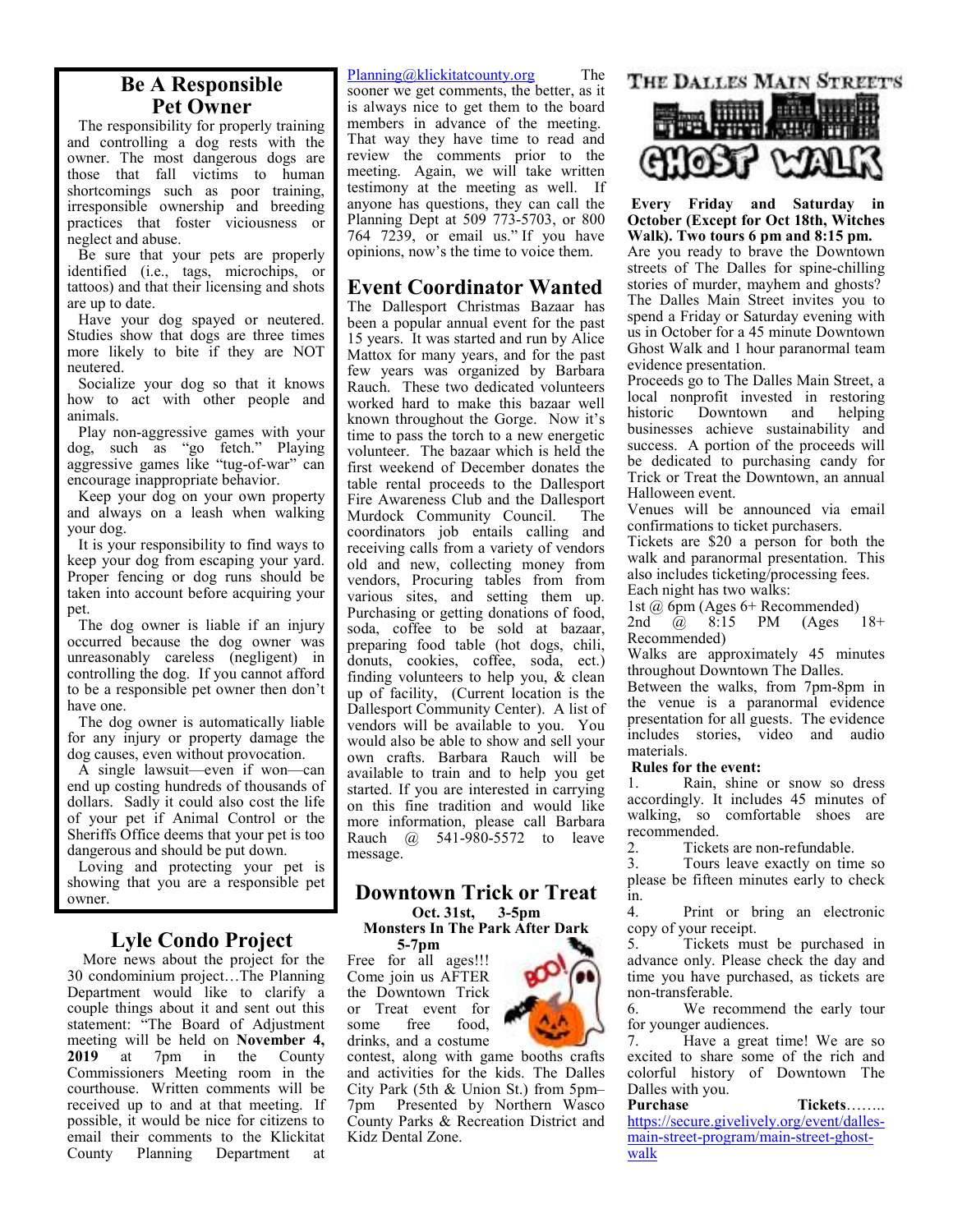# LYLE SCHOOL DISTRICT #406

For the latest information on Lyle School District, visit the website for the school district. **http://www.lyleschools.org**

## **1, 2, 3's of Basic Backpack Wearing**

## **1**. **Pack It**

#### **Utilize different compartments** and

pockets to distribute weight Heavier items closer to the back center of the backpack

 Lighter items in the front of the backpack, Sharp items away from the back, Lightest, mid-weight, heaviest.

 **Lighten the load** so it is no more than 10% of your child's weight; heavy backpacks can cause falls and spinal damage

#### **2. Put It On**

 Teach your child to pick up the backpack by **bending and lifting in the knees** instead of the waist to prevent back injury

 "The selection of a backpack is a family affair. By joining together as a team, children will realize the importance of proper backpack wearing. It should be considered a fun family activity. The bottom line message is to have children begin to take more responsibility for their physical health." *—Dr. Karen Jacobs, Occupational Therapist and Ergonomist*

#### **3. Adjust & Carry**

 Always use **both shoulder straps** to prevent injury, Adjust the **sternum strap,** Secure the **hip belt.**

 The backpack should rest snugly against the back.

 Watch for **warning signs** that the backpack is too heavy, including:

**Difficulty** when putting on or taking off the backpack.

**Pain** when wearing the backpack

**Tingling** or numbness in the arms or legs.

Red **strap marks** over the anterior part of the shoulders

Any change in side-to-side **posture** while wearing the backpack.

Adjust the shoulder and waist straps so that the pack fits comfortably.

 To ensure a proper fit, make sure the backpack does not extend past your child's shoulders, or below the top of the hip bones.

 The American Occupational Therapy Association advances the quality, availability, use, and support of occupational therapy through standard setting, advocacy, education, and research on behalf of its members and the public.

 Occupational therapy is a sciencedriven, evidence-based profession that enables people of all ages to live life to its fullest by helping them promote health and prevent—or live better with illness, injury, or disability.

Download PDF Handout

DISCLAIMER:

 The American Occupational Therapy Association, Inc. does not endorse any products.

 To learn more, please visit www.aota.org/backpack

 The first lightweight nylon backpacks appeared around 1967, designed by JanSport and Gerry Outdoors for hikers and, backpackers. But college students soon started to adopt them. By the 1980s, backpack companies were making them specifically for textbooks.

 The packs filtered down through the grades and around the world, replacing the book straps, satchels and school bags of earlier eras as an indelible part of a student's identity.

 Congratulations to Nicholas Fitzsimmons on his appointment to the Lyle School District Board of Directors during the regular board meeting Sept.25<sup>th</sup>. Staff and the board were impressed with the quality of all three applicants for the position and thank Nancy Sallee and Garrett Towle for their interest in serving in this important position. Nick is a 1992 Lyle High School graduate who also has kids in the school system and is active in the community. He serves on the Lyle Community Council, as well. Help us welcome Nick to the board!

> Stay connected on Lyle School District's Facebook page or on our website at Lyle School District [www.lyleschools.org].

 **(Klickitat, Lyle Against Substance Abuse Coalition) Oct. 16th . 5 - 6:30 pm Meets the 3rd Wed of each month. Alternates between Klickitat and Lyle The Library Bookmobile--- Winter Schedule Wednesdays Oct. 2nd. 16th & 30th .**  \*Lyle Merc. 9:30-10:15  $*$ Book return available at this location Lyle Community School 10:30-12:30 Dallesport Church of Christ…1:45–3:00 **Dallesport PTO Meeting Tue, Oct. 1st. 2:45pm – 3:45pm Monthly on the first Tuesday School Board meetings will be held @ 6pm on the fourth Wednesday Oct. 23, 2019**  *Support your school and attend a meeting.*  OUGAR **CUB** GEAR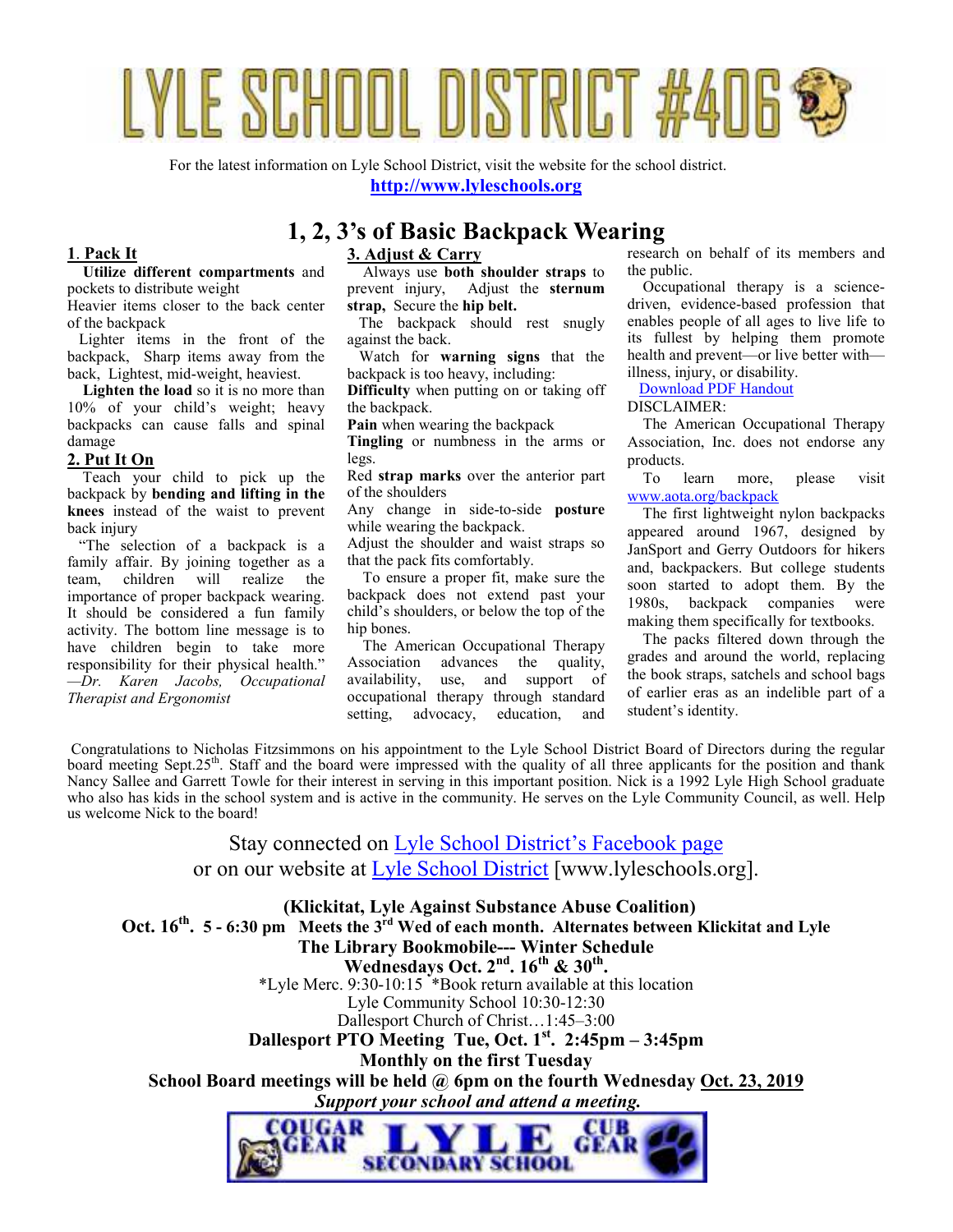## **Eagles Auxiliary Flea Market**

**Oct 5, 2019 9:00 AM - 3:00 PM**  The Dalles Eagles Lodge 2006 W 7th St The Dalles, Oregon Contact: 541-993- 6163

#### **Christmas Bazaar**

**November 1st & 2nd. 2019**  Friday 9am – 5pm Saturday 9am-4pm Quality Arts and crafts by local vendors, Quilt raffle Lyle Activity Center Corner of Hwy 14 & 3rd Street. Contact: Karen Beck 541-490-5673

## **Fall Craft Bazaar Oct 26, 2019 9:00 AM-3:00 PM**

Oregon Veterans' Home 700 Veterans' Drive The Dalles, OR Local craft vendors will be gathered to sell their wares! Come join the fun! CONTACT: 541-296-7190

## **Gorge Fruit and Craft Fair Oct. 19-20, 2019**

The Gorge Fruit and Craft Fair is the weekend of Oct. 19-20, open 10 a.m to 5 p.m., at the Hood River County Fairgrounds. Admission and parking are free. Celebrate the fall season special guests from the Society for Creative Anachronism (SCA), displaying various medieval reproductions of clothing, cooking, household items and traditional tools, archery, fencing and more from the pre-17th century time period.

Columbia Gorge apples and pears will be available, as well as specialized crafts and gifts; Odell Garden Club's annual autumn flower show and sale; a Hood River Art Club exhibit as well as gourmet food products, flowers, baked goods, jewelry, arts and crafts, custom furniture and more. All items are grown, made, or crafted in the four counties in Oregon and Washington that make up the central Columbia River Gorge.

## **Gorge Grown Mobile Market**

Come visit them at their new location at the Lyle Activity Center at 3rd St & Hwy 14 for the Friday afternoon market from **4 - 6 pm**. Gorge Grown Mobile Market provides locally grown seasonal fruit and vegetables. This year, L77 Ranch will be joining the mobile market to sell their outstanding meat products. **The mobile market will be available**  **every Friday afternoon. Last day for the year will be Oct. 25th.**

## **The Dalles Farmers' Market**

## **Saturdays 9am-1pm**

**thedallesfarmersmarket@gmail.com**

Saturdays through the second weekend in October 2019. City Park 5th and Union St The Dalles, OR

## **The Home Depot Safety Fair**

**Oct. 5th, 2019 9am-12:30-pm**  Please join us for a morning of fun. We will have Mid Columbia Fire Department, City of The Dalles police Department, Search and Rescue, games, snacks and the kids clinic. FREE

The Home Depot 3600 West 6th St The Dalles, Oregon

## **Cascade Singers**

Cascade Singers community choir is beginning its fall season. The Singers meet under the direction of Miles Thoming-Gale Sundays from 7 to 8:45 p.m. at Zion Lutheran Church, 10th and Union Streets, in The Dalles. One-hour work sessions also happen Thursdays at 7 p.m. at First United Methodist Church. The fall project is preparation for a<br>holiday concert in December holiday concert in December. Rehearsals are open to all interested singers. The choir often appears at community events, with formal concerts at Christmas, St. Patrick's Day, and late spring. For further information contact the director at:

milesmansfield93@gmail.com.

#### **NW Regional Spinners Sat, Oct 12th 10 am - 2 pm**

#### http://www.gorgediscovery.org

Demonstration of hand spinning. Columbia Gorge Discovery Center & Museum 5000 Discovery Drive The Dalles. Contact: 541.296.8600 #201

## **MCCCA Halycon Performs Aureum**

**Oct 18, 2019 7:00 PM - 9:00 PM**  Aureum is an adventure tale told through heart-stopping aerial routines and amazing acrobatics. Original music, choreography, and some never-seenbefore aerial performances are sure to thrill. An unforgettable experience for the whole family!

Aureum Tickets: \$33 Season Tickets: Adults - \$75 Seniors - \$70 Students - \$35 Family - \$160 (2 adults & children

under 18) The Civic Auditorium, 323 E 4th St, The Dalles, OR

## **Maryhill Museum Of Art - Car Is King Weekend Oct 5, 2019 --Oct 6, 2019**

35 Maryhill Museum Drive, Goldendale Free to \$18.00 *Contact 509-773-3733*

http://www.maryhillmuseum.org

Celebrate Sam Hill's love of roads, the automobile, and the arts during this twoday festival devoted to creativity in all its forms. SCHEDULE – Saturday, October 5: Concours de Maryhill | 9 a.m. to 4 p.m. Classic car show; anyone can enter. The show concludes with an awards ceremony followed by a barbecue dinner on the Museum lawn hosted by Bob's Texas T-Bone. Dinner is \$18 per person and is open to everyone, including the public. Dinner<br>tickets are sold by Goldendale tickets are sold by Gold<br>Motorsports Association and Association and are available while preregistering for the show or on show day. Dinner is limited to the first 100 tickets. Organized by Goldendale Motorsports Association. Car show is free on museum grounds for spectators. Want to enter your car? Click here for more information. Drive the Maryhill Loops Road | Noon to 2 p.m. The historic Maryhill Loops Road, one of the first modern roads in the Northwest, is opened for automobiles only twice a year. This is your chance to take a spin past the beautiful scenery and through the road's eight hairpin curves. Free on the historic Maryhill Loops Road, located just east of US 97 off of State Route 14. SCHEDULE – Sunday, October 6: Maryhill Loops Hill Climb | 9 a.m. to 5 p.m. Vintage sports cars from the 1930s to 1960s race singly in a twomile timed climb up the historic Maryhill Loops Road. Free for spectators viewing the race from the Highway 97 Overlook and from designated viewpoints along the route. Organized by the Maryhill Loops Vintage Hill Climb Association; the Maryhill Loops Road is not open other drivers during this event, only approved cars and drivers will be competing. MANY THANKS TO OUR Car is King Weekend Partners: Goldendale Motor Sports Association | Maryhill Loops Vintage Hill Climb Association | Maryhill Museum of Art | Tri-Cities Strictly British Motor Club | Yakima Valley Sports Car Club and the Goldendale Chamber of Commerce.

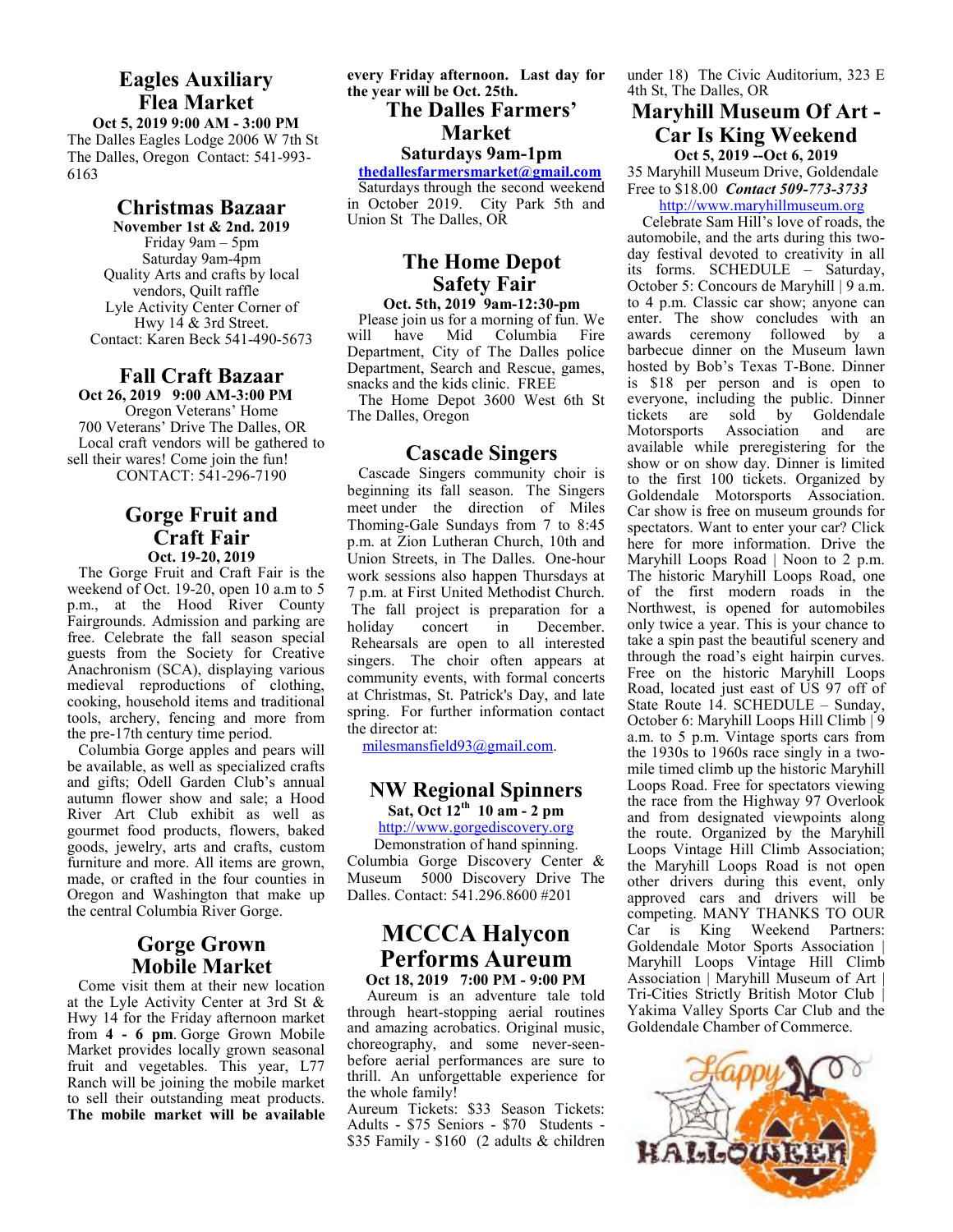## **Dallesport-Murdock Community Calendar**<br>Dallesport-Murdock Fire Dept. KCFD#6 Dallesport-Murdock Community Co

 **630 Central Ave. P.O. Box 215 767-1252 136 6th Ave. P.O. Box 8** 

 **Dallesport-Murdock Community Council 136 6<sup>th</sup> Ave. P.O. Box 8** 

**Post Office hours are 8am-2pm M-F Sat. 7:30am-11:00 for package pick up only Phone 767-1577**

| October 2019                                                                                                                     |                                                                                                                |                                                  |                                                                                                                                                                          |                                                  |                                                                                                                            |                                                                                                                               |  |  |  |
|----------------------------------------------------------------------------------------------------------------------------------|----------------------------------------------------------------------------------------------------------------|--------------------------------------------------|--------------------------------------------------------------------------------------------------------------------------------------------------------------------------|--------------------------------------------------|----------------------------------------------------------------------------------------------------------------------------|-------------------------------------------------------------------------------------------------------------------------------|--|--|--|
| <b>Sun</b>                                                                                                                       | Mon                                                                                                            | Tue                                              | Wed                                                                                                                                                                      | Thu                                              | Fri                                                                                                                        | <b>Sat</b>                                                                                                                    |  |  |  |
| <b>AA Meetings</b><br><b>Wednesdays and</b><br><b>Sundays 7pm</b><br><b>Lyle School</b><br>Library<br>625 Keasey<br>360-870-3321 | Volunteer<br><b>Firefighters</b><br>meet<br><b>Tuesdays 6pm</b><br><b>Dallesport Fire</b><br>Hall              | <b>Senior Lunch</b><br><b>Lyle 11:30am</b>       | <b>Bookmobile</b><br>*Lyle Merc.<br>$9:30-10:15$<br>*Book return<br><b>Lyle School</b><br>10:30-12:30<br><b>Dallesport Church</b><br>of Christ1:45-<br>3:00              | 3                                                | 4<br><b>Senior</b><br><b>Advisory</b><br><b>Meeting</b><br>10:30am-12pm                                                    | <b>First Saturday</b><br><b>Breakfast</b><br><b>Lyle Lions</b><br><b>Club</b><br>$7am-10am$<br><b>Everyone</b> is<br>welcome! |  |  |  |
| $\vert 6 \vert$                                                                                                                  | <b>Lyle Lions Club</b><br>meeting.<br>Potluck at 6:00<br>$pm; Mtg.$ at $6:30$<br>pm. Call 509-<br>365-2921     | l8<br><b>Senior Lunch</b><br><b>Lyle 11:30am</b> | q<br>Fire Dist. Biz<br>Meet 6pm<br><b>Commissioners</b><br>Meet 7pm<br>Water Dist.<br>Meet 5pm                                                                           | 10<br>Community<br>Council<br><b>Meeting 7pm</b> | 11                                                                                                                         | $\overline{12}$                                                                                                               |  |  |  |
| $\vert 13 \vert$                                                                                                                 | 14<br>Indigenous<br><b>Peoples Day</b>                                                                         | 15<br><b>Senior Lunch</b><br>Lyle 11:30am        | <b>16</b><br><b>Bookmobile</b><br>*Lyle Merc.<br>$9:30-10:15$<br>*Book return<br><b>Lyle School</b><br>10:30-12:30<br><b>Dallesport Church</b><br>of Christ1:45-<br>3:00 | 17                                               | 18<br><b>Airport Board</b><br><b>Meeting 7am</b><br>@Airport                                                               | 19                                                                                                                            |  |  |  |
| 20                                                                                                                               | 21<br><b>Lyle Lions Club</b><br>meeting.<br>Potluck at 6:00<br>pm; Mtg. at $6:30$<br>pm. Call 509-<br>365-2921 | 22<br><b>Senior Lunch</b><br>Lyle 11:30am        | 23                                                                                                                                                                       | 24                                               | 25                                                                                                                         | 26                                                                                                                            |  |  |  |
| 27                                                                                                                               | 28                                                                                                             | 29<br><b>Senior Lunch</b><br>Lyle 11:30am        | 30<br><b>Bookmobile</b><br>*Lyle Merc.<br>$9:30-10:15$<br>*Book return<br><b>Lyle School</b><br>10:30-12:30<br><b>Dallesport Church</b><br>of Christ1:45-<br>3:00        | 31<br><b>Halloween</b>                           | October<br>From the Latin word octo,<br>"eight," because this had<br>been the eighth month of the<br>early Roman calendar. |                                                                                                                               |  |  |  |